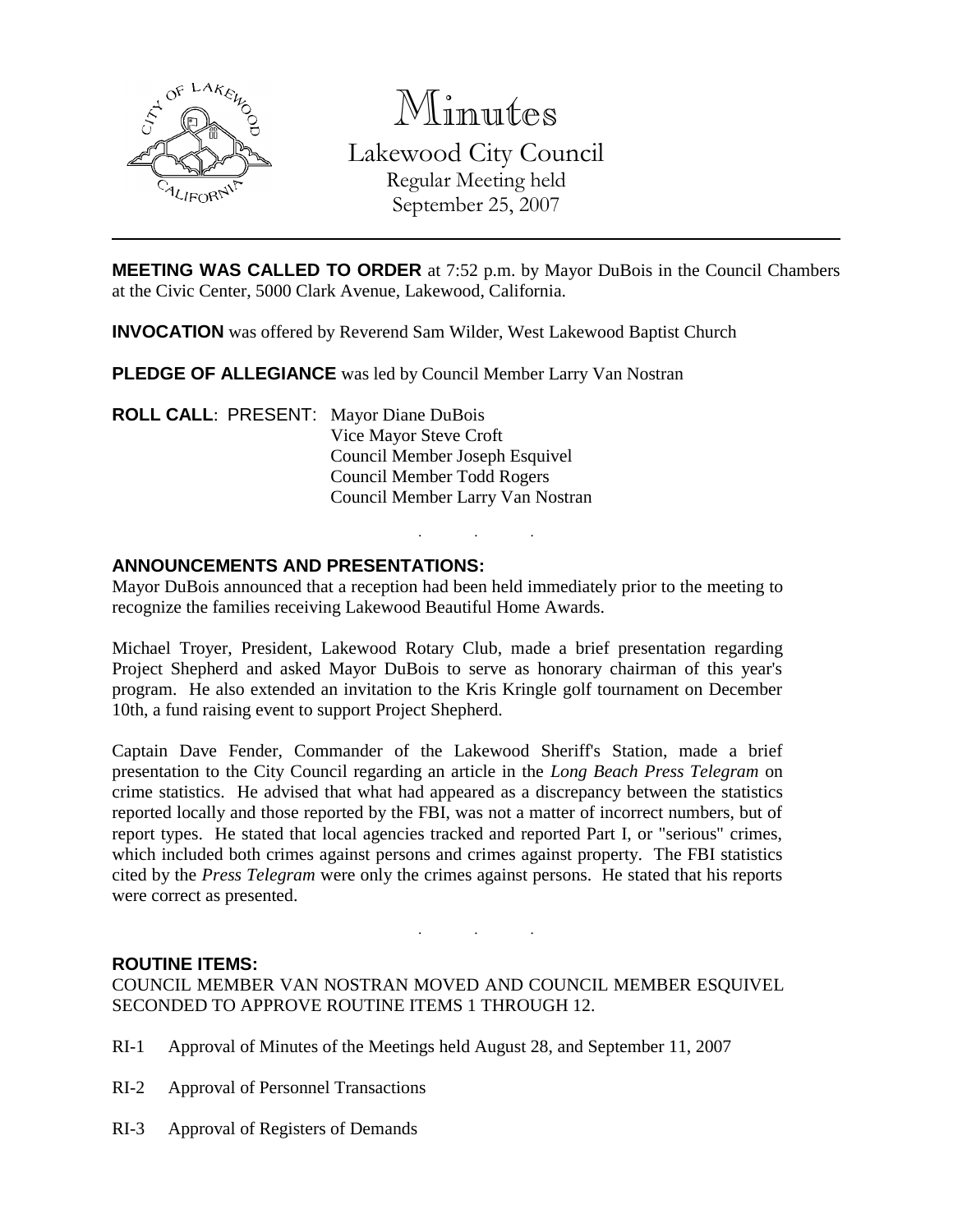City Council Minutes September 25, 2007 Page 2

#### **ROUTINE ITEMS:** Continued

- RI-4 Approval of Meeting Reports and Authorizations Pursuant to AB1234
- RI-5 RESOLUTION NO. 2007-55; A RESOLUTION OF THE CITY OF LAKEWOOD APPROVING THE APPLICATION FOR GRANT FUNDS FROM THE RECREATIONAL TRAILS PROGRAM
- RI-6 Approval of Amendment to Agreement with Candlewood Caterers, Inc.
- RI-7 Approval of PAL Agreement for FEMA National Levee Certification Program
- RI-8 Authorization of Design Proposal for Bloomfield Park Activity Building and Teen Resource Center Improvement Project
- RI-9 Approval of Monthly Report of Investment Transactions
- RI-10 Approval of Amendment to Agreement with AESCO Technologies
- RI-11 Acceptance of Notice of Completion for Public Works Project No. 06-4, Centralia Parkway & Del Amo Median Landscape, Belaire-West Landscaping, Inc.
- RI-12 Approval of Additional Appropriation for Consultant Services Agreement with JWA Urban Consultants, Inc.
- UPON ROLL CALL VOTE, THE MOTION WAS APPROVED:
- AYES: COUNCIL MEMBERS: Van Nostran, Esquivel, Croft, Rogers and DuBois NAYS: COUNCIL MEMBERS: None

## **1.1 • AWARD OF BID FOR PURCHASING BID 04-07, STORAGE TANKS AND SUPPLY OF SODIUM HYPOCHLORITE**

. . .

Administrative Services Director Diane Perkin gave a brief presentation based on the memo contained in the agenda and stated three bids had been received for the purchase of 12.5% Sodium Hypochlorite. She reported that up to 60,000 gallons per year were used to disinfect the City's water system. It was the recommendation of staff that the City Council award the contract to Brenntag Pacific for a period of five years, ending on June 20, 2012.

Responding to a question from Vice Mayor Croft, Water Resources Director Jim Glancy stated that the chemicals, basically comparable to double strength laundry bleach, would be stored in tanks provided by the supplier.

Council Member Rogers inquired if the quoted prices were fixed for the 5-year period. Mr. Glancy responded by stating that the contract did contain an annual adjustment, however, there was a cancellation clause should the terms become unacceptable. He also confirmed that the annual adjustment had been considered as part of the bid evaluation process.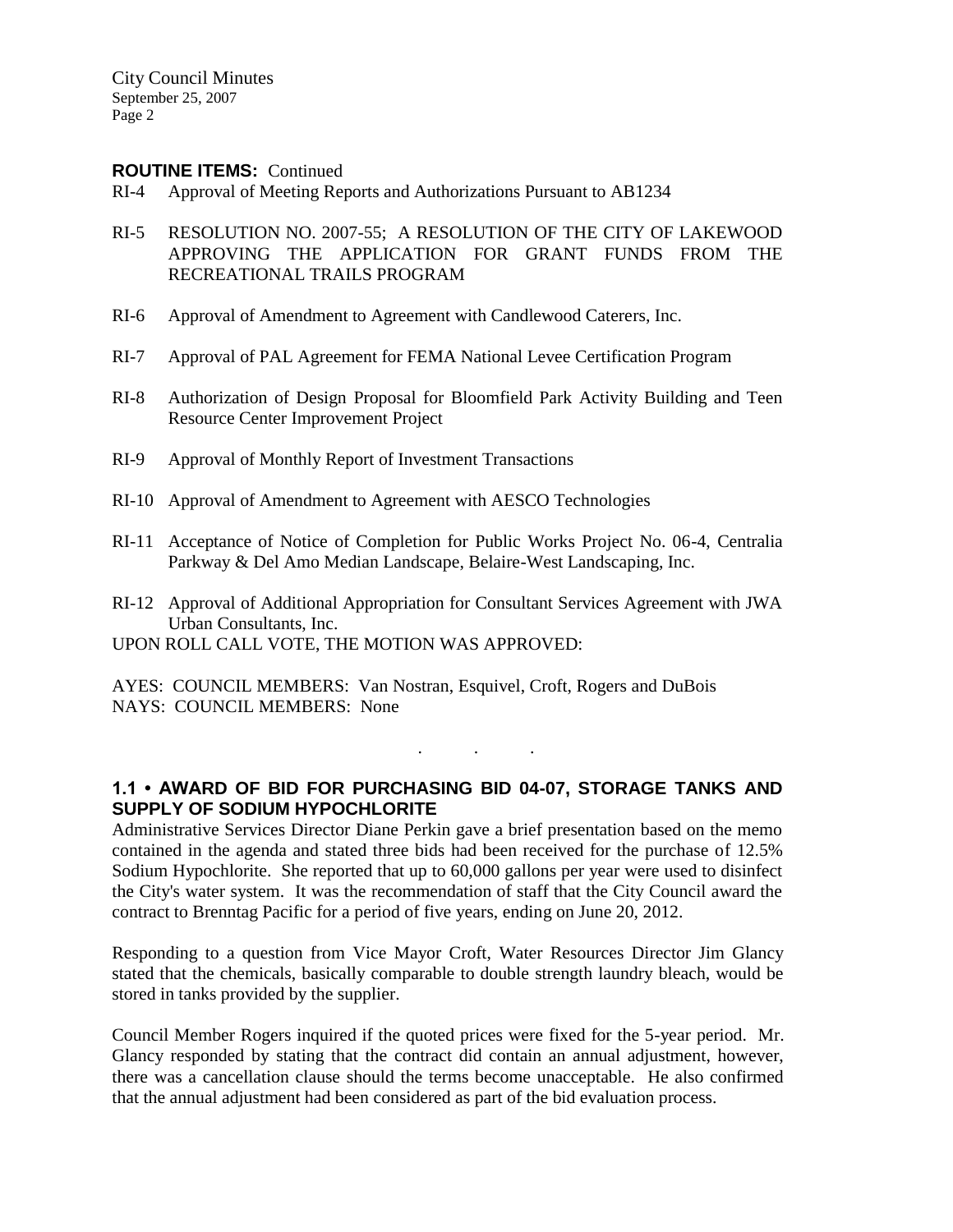#### **1.1 • AWARD OF BID FOR PURCHASING BID 04-07, STORAGE TANKS AND SUPPLY OF SODIUM HYPOCHLORITE** - Continued

Mayor DuBois opened the public hearing at 8:10 p.m. and called for anyone in the audience wishing to address the City Council on this matter. There was no response.

COUNCIL MEMBER ROGERS MOVED AND VICE MAYOR CROFT SECONDED TO AUTHORIZE THE PURCHASE OF 12.5% SODIUM HYPOCHLORITE FROM BRENNTAG PACIFIC. UPON ROLL CALL VOTE, THE MOTION WAS APPROVED:

AYES: COUNCIL MEMBERS: Van Nostran, Esquivel, Croft, Rogers and DuBois NAYS: COUNCIL MEMBERS: None

## **2.1 • ORDINANCE NO. 2007-8; PERTAINING TO THE OFF-STREET PARKING AND STORAGE OF VEHICLES IN RESIDENTIAL ZONES**

. . .

City Attorney Steve Skolnik stated that the ordinance pertaining to off-street parking and storage of vehicles was presented for second reading and adoption. He advised that the ordinance would be a self-contained, single source for regulations on on-site vehicle parking and storage in residential zones, and would supercede existing City codes. The ordinance would go into effect 30 days after adoption. He noted that one person had requested to be heard on this item.

Ed Peck related a situation where a City permit for on-street parking had been received, but Sheriff's deputies responding to a complaint had no record of the permit. He also questioned whether the permit needed to be displayed on the vehicle.

Council Member Rogers determined from Mr. Peck that no citation was issued, merely a warning.

Assistant City Manager Michael Stover stated that there had been numerous discussion with Sheriff's Station personnel throughout the development of the permit process and that a master list of all permit holders was constantly available to both Sheriff's deputies and City parking enforcement staff. He further stated that there was no need to post a copy of the permit on the vehicle and he committed to tracking down the glitch in this case.

ORDINANCE NO. 2007-8; AN ORDINANCE OF THE CITY COUNCIL OF THE CITY OF LAKEWOOD AMENDING THE LAKEWOOD MUNICIPAL CODE PERTAINING TO OFF-STREET PARKING AND STORAGE OF MOTORIZED RECREATIONAL VEHICLES, TRAILERS, SEMI-TRAILERS AND COMMERCIAL VEHICLES ON PROPERTIES DEVELOPED WITH SINGLE-FAMILY RESIDENTIAL USES was read by title by the City Clerk.

COUNCIL MEMBER VAN NOSTRAN MOVED AND COUNCIL MEMBER ESQUIVEL SECONDED TO WAIVE FURTHER READING OF ORDINANCE NO. 2007-8.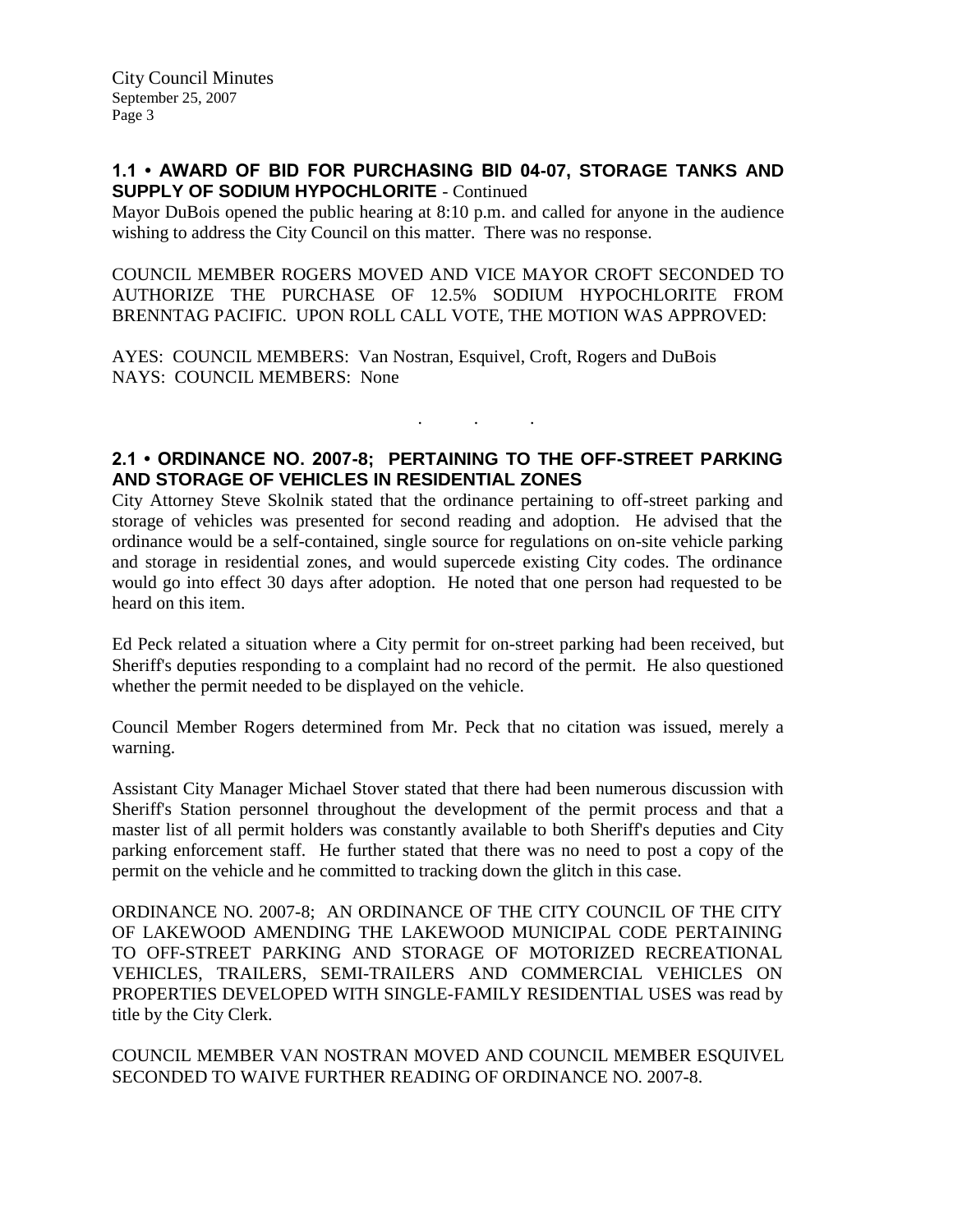# **2.1 • OFF-STREET PARKING AND STORAGE OF VEHICLES IN RESIDENTIAL ZONES**

UPON ROLL CALL VOTE, THE MOTION WAS APPROVED:

AYES: COUNCIL MEMBERS: Van Nostran, Esquivel, Croft, Rogers and DuBois NAYS: COUNCIL MEMBERS: None

COUNCIL MEMBER ROGERS MOVED AND VICE MAYOR CROFT SECONDED TO ADOPT ORDINANCE NO. 2007-8.

Council Member Rogers stated that he had received a lot of feedback from the community since the introduction of the ordinance, some thinking the ordinance went too far and many thinking it did not go far enough. He stated that the purpose was to clean up archaic language in the Municipal Code and provide more options than currently allowed, while still equipping code enforcement staff with the tools necessary to deal with problem properties. He concluded by stating that the ordinance would remain a work in progress, with the City Council continuing to research and make adjustments as necessary, aiming for the most fair and balanced handling of the issue possible.

Vice Mayor Croft acknowledged the work of the Ad Hoc Committee on this issue and the efforts to bring the Municipal Code more into line with the way people live today. He noted that the City Council would continue to evaluate the results of the ordinance and look carefully at ongoing concerns, especially safety issues.

UPON ROLL CALL VOTE, THE MOTION WAS APPROVED:

AYES: COUNCIL MEMBERS: Van Nostran, Esquivel, Croft, Rogers and DuBois NAYS: COUNCIL MEMBERS: None

#### **3.1 • DEL AMO & NORWALK PAVEMENT REHAB, ACCEPTANCE OF NOTICE OF COMPLETION FOR PUBLIC WORKS PROJECT NO. 05-12R, SILVIA CONSTRUCTION, INC.**

. . .

Public Works Director Lisa Rapp displayed slides and made a presentation based on the memo in the agenda. She provided an update on the street resurfacing program, noting that 81 percent of residential streets had been repaved since the year 2000. She noted that the contract with Silvia Construction had been completed on time and under budget, and recommended the City Council accept the work of Silvia Construction, Inc. in the amount of \$1,264,673.77.

VICE MAYOR CROFT MOVED AND COUNCIL MEMBER ROGERS SECONDED TO APPROVE STAFF'S RECOMMENDATION. UPON ROLL CALL VOTE, THE MOTION WAS APPROVED:

AYES: COUNCIL MEMBERS: Van Nostran, Esquivel, Croft, Rogers and DuBois NAYS: COUNCIL MEMBERS: None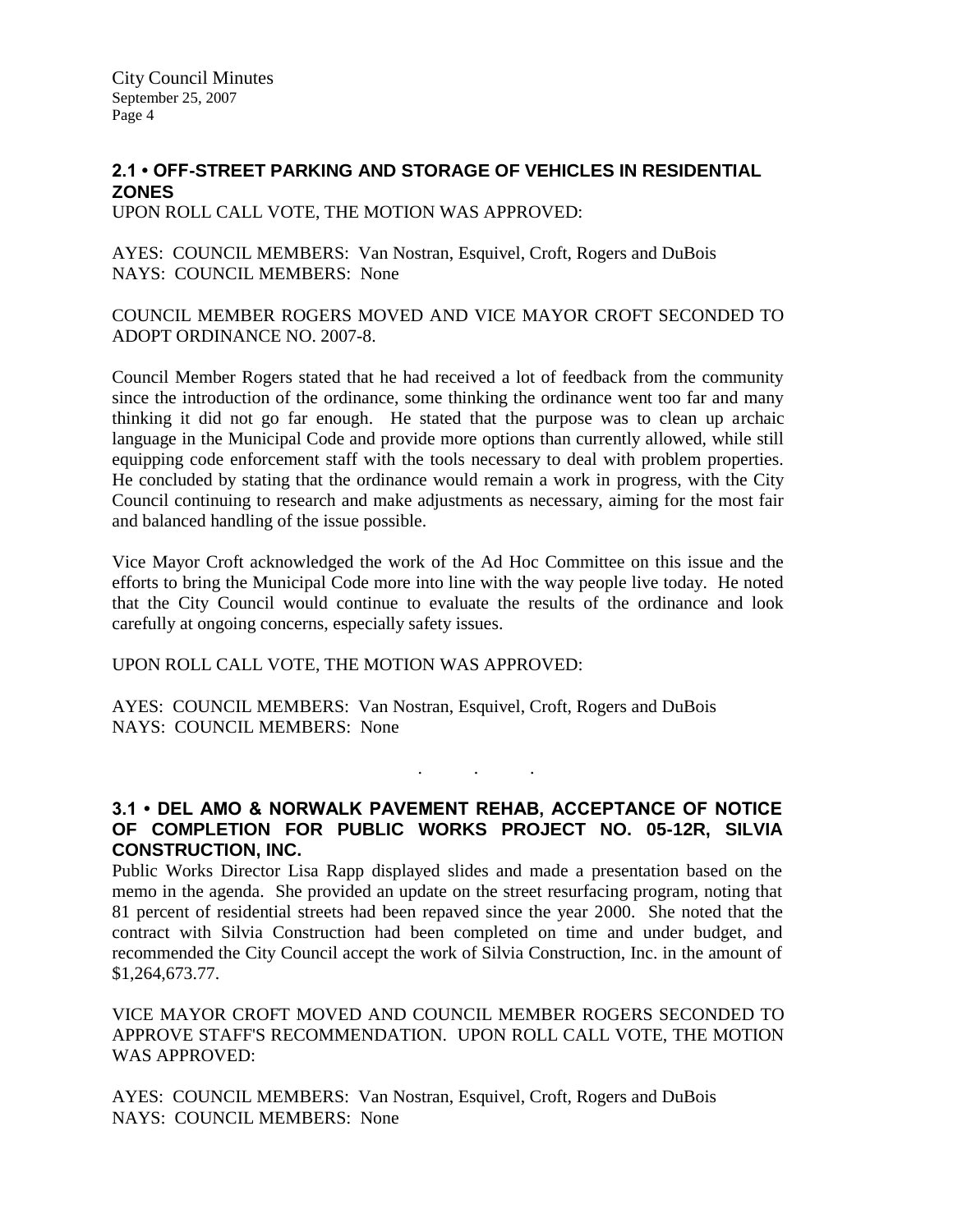# **3.2 • REPORT OF SOUTHERN CALIFORNIA EDISON COMPANY REGARDING HEAT STORM POWER OUTAGES**

Ben Harvey, Regional Manager for Southern California Edison Company (SCE), displayed slides and reviewed Edison's response to the outages experienced during the heat storm over Labor Day weekend. He advised that the power demand over that weekend was the largest in history to date and that Lakewood had been one of the hardest hit cities, with over 875 accounts experiencing power outages, some for up to seven days. He noted that while the Lakewood/Long Beach area normally had six repair crews on duty, there had been 30 crews working that weekend. He stated that it was important for customers to report power outages to Edison, especially with an older, low-voltage system such as Lakewood's, as they had no other way to determine when there was no service in a particular area. He further stated that Edison would also be looking at substation upgrades.

Council Member Van Nostran asked why there was no scheduled maintenance or replacement of aging transformers. Mr. Harvey stated that there was no way for Edison to discern which transformers would fail and that many times failure was due to increased demand on a particular transformer, through service panel upgrades or air conditioning improvements completed without City permits. Council Member Van Nostran stated he did not appreciate the level of service provided and expressed concern for the many residents that lost the entire contents of their refrigerators and freezers.

Council Member Rogers stated this incident should be a wake up call to SCE to upgrade the aging system, so that there would not ever be a repeat of this incident.

Vice Mayor Croft stated that while he understood that the technology in the system was quite old, there certainly must be technology available to deter changes in demand. Mr. Harvey responded by stating Edison would be installing 'smart meter' technology that would help residents determine increases in demand.

Mayor DuBois inquired how the City could get the attention of senior management at SCE and raise awareness of the need for change. Mr. Harvey stated he was preparing a report for management, but the City could send its own correspondence directed to Edison management.

. . .

#### **3.3 • STATUS REPORT ON WATER CONSERVATION**

Water Resources Director Jim Glancy displayed slides and stated that the last water year, ending in June had been the driest on record in the State of California in 130 years, with the City of Lakewood receiving only 3.7 inches of rain. He stated that although Lakewood residents had done a great deal to reduce water consumption during the last drought, water consumption had been steadily creeping up. He noted that sixty percent of all water used was used outside. He stated that a recent court decision regarding the Sacramento delta meant that less imported water would be available in Southern California, but reminded that in Lakewood, water came from underground wells, as opposed to cities like Long Beach that depended heavily on surface-supplied water. He reported that Lakewood had a water conservation ordinance in place which was currently in the voluntary conservation phase. He noted that the higher levels of the ordinance could be activated should it become necessary.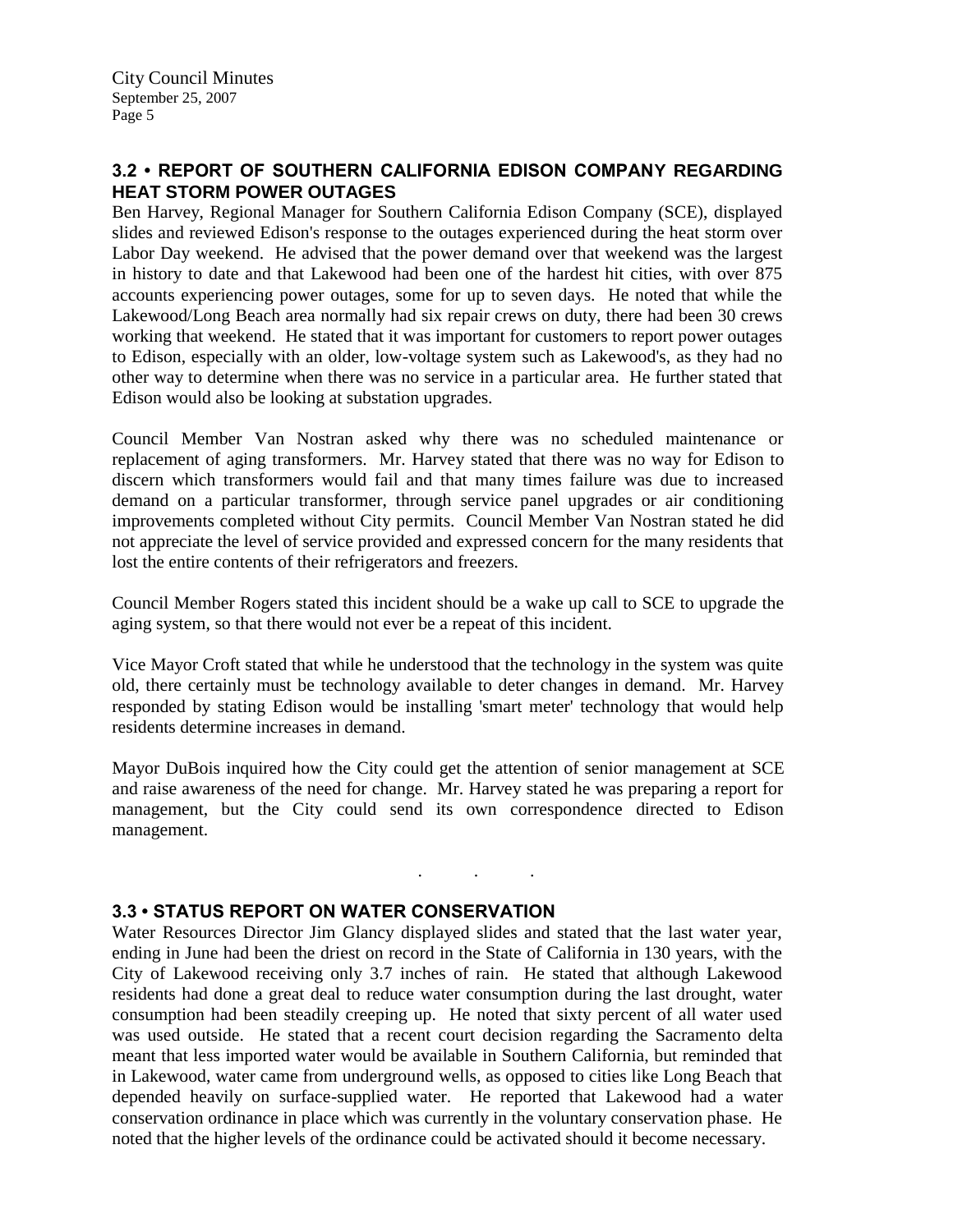City Council Minutes September 25, 2007 Page 6

## **3.3 • STATUS REPORT ON WATER CONSERVATION** - Continued

He closed by stating that the City had a 2- to 2½-year buffer against water shortages, and that the Water Resources Department staff was available to perform free water audits for Lakewood customers.

Vice Mayor Croft inquired what was being done to raise water conservation awareness. Mr. Glancy stated the Water Quality Report was due out soon and would have water conservation suggestions, and that there were other media outreaches planned.

Council Member Rogers asked about incentive programs. Mr. Glancy responded by stating that the City would have the opportunity to partner with several regional programs targeted at incentives or rebates for water conservation.

At 9:08 p.m., the Regular Meeting of the City Council was recessed for the Meeting of the Lakewood Redevelopment Agency. At 9:11 p.m., the City Council Meeting was reconvened.

. . .

. . .

. . .

**ORAL COMMUNICATIONS:** None

#### **ADDITIONAL ITEM:**

#### *CONFERENCE WITH REAL PROPERTY NEGOTIATORS*

City Attorney Steve Skolnik advised that under the Ralph M. Brown Act, there were certain exceptions to the requirements for items to be listed on the posted agenda. He stated that since the need to discuss this matter had occurred subsequent to the posting of the City Council agenda and the matter needed immediate action by the City Council, it met the legal test for addition to the agenda for this meeting.

COUNCIL MEMBER VAN NOSTRAN MOVED AND VICE MAYOR CROFT SECONDED TO ADD THE CONFERENCE WITH REAL PROPERTY NEGOTIATORS FOR THE PURCHASE OF WATER TO THE AGENDA. UPON ROLL CALL VOTE, THE MOTION WAS APPROVED:

AYES: COUNCIL MEMBERS: Van Nostran, Esquivel, Croft, Rogers and DuBois NAYS: COUNCIL MEMBERS: None

At 9:14 p.m., the City Council recessed to a closed session pursuant to §54956.8 of the Government Code to confer with negotiator, Water Resources Director Jim Glancy, regarding the possible purchase of water rights.